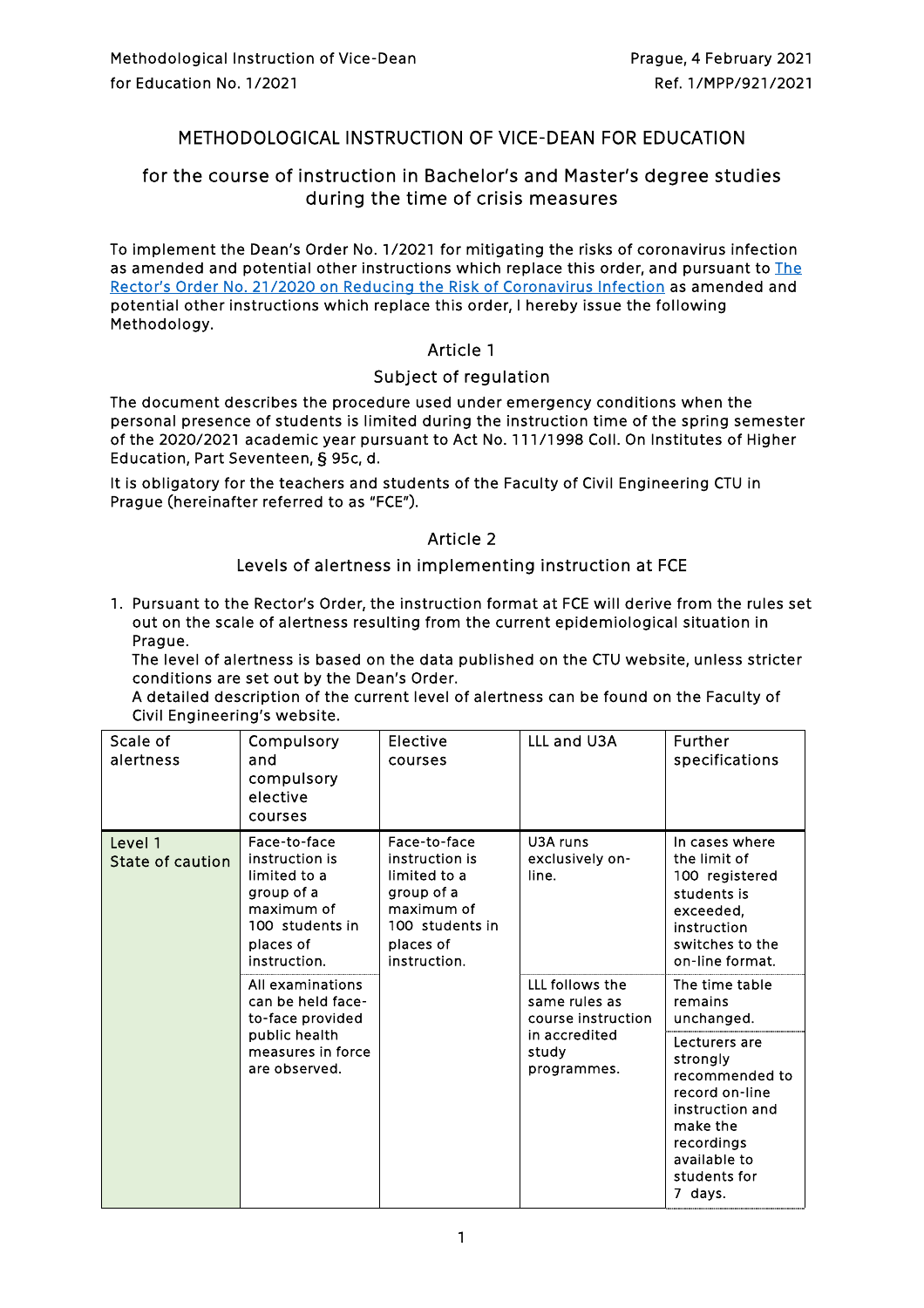|                                  |                                                                                                                                                                                                                                                                                                                  |                                                                                                                                       |                                                                                                 | Students are<br>obliged to wear<br>face masks<br>during<br>instruction.                                                                                                     |
|----------------------------------|------------------------------------------------------------------------------------------------------------------------------------------------------------------------------------------------------------------------------------------------------------------------------------------------------------------|---------------------------------------------------------------------------------------------------------------------------------------|-------------------------------------------------------------------------------------------------|-----------------------------------------------------------------------------------------------------------------------------------------------------------------------------|
| Level 2<br>State of<br>alertness | Face-to-face<br>instruction is<br>limited to a<br>group of a<br>maximum of<br>50 students in<br>places of<br>instruction.                                                                                                                                                                                        | Face-to-face<br>instruction is<br>limited to a<br>group of a<br>maximum of 50<br>students in<br>places of<br>instruction.             | U3A runs<br>exclusively on-<br>line.                                                            | In cases where<br>the limit of<br>50 registered<br>students is<br>exceeded,<br>instruction<br>switches to the<br>on-line format.<br>The time table<br>remains<br>unchanged. |
|                                  | All examinations<br>can be held face-<br>to-face provided<br>public health<br>measures in force<br>are observed.                                                                                                                                                                                                 |                                                                                                                                       | LLL follows the<br>same rules as<br>course instruction<br>in accredited<br>study<br>programmes. | Lecturers are<br>strongly<br>recommended to<br>record on-line<br>instruction and<br>make the<br>recordings<br>available to<br>students for<br>7 days.                       |
|                                  |                                                                                                                                                                                                                                                                                                                  |                                                                                                                                       |                                                                                                 | <b>Teachers and</b><br>students are<br>obliged to wear<br>face masks<br>during face-to-<br>face instruction.                                                                |
| Level 3<br>State of<br>emergency | 1st year BSP and<br>MSP - face-to-<br>face instruction is<br>limited to a<br>group of a<br>maximum of<br>20 students in<br>places of                                                                                                                                                                             | All years of BSP<br>and MSP - face-<br>to-face<br>instruction in<br>laboratories,<br>measurements<br>and field work is<br>possible in | U3A runs<br>exclusively on-<br>line.                                                            | In cases where<br>the limit of<br>20 registered<br>students is<br>exceeded,<br>instruction<br>switches to the<br>on-line format.                                            |
|                                  | instruction.<br>For objective<br>reasons, students<br>may apologize<br>for not attending<br>face-to-face<br>instruction.                                                                                                                                                                                         | groups of<br>maximally<br>20 students.<br>For objective<br>reasons, students<br>may apologize<br>for not attending                    | LLL follows the<br>same rules as<br>course instruction<br>in accredited<br>study<br>programmes. | Individual face-<br>to-face<br>consultations are<br>possible for all<br>students.                                                                                           |
|                                  | All years of BSP<br>and MSP - face-<br>to-face<br>instruction in<br>laboratories,<br>measurements<br>and field work is<br>possible in<br>groups of<br>maximally<br>20 students.<br>For objective<br>reasons, students<br>may apologize<br>for not attending<br>face-to-face<br>instruction.<br>Other instruction | face-to-face<br>instruction.<br>Other instruction<br>runs exclusively<br>on-line.                                                     |                                                                                                 | Lecturers are<br>strongly<br>recommended to<br>record on-line<br>instruction and<br>make the<br>recordings<br>available to<br>students for<br>7 days.                       |
|                                  | runs exclusively<br>on-line.                                                                                                                                                                                                                                                                                     |                                                                                                                                       |                                                                                                 |                                                                                                                                                                             |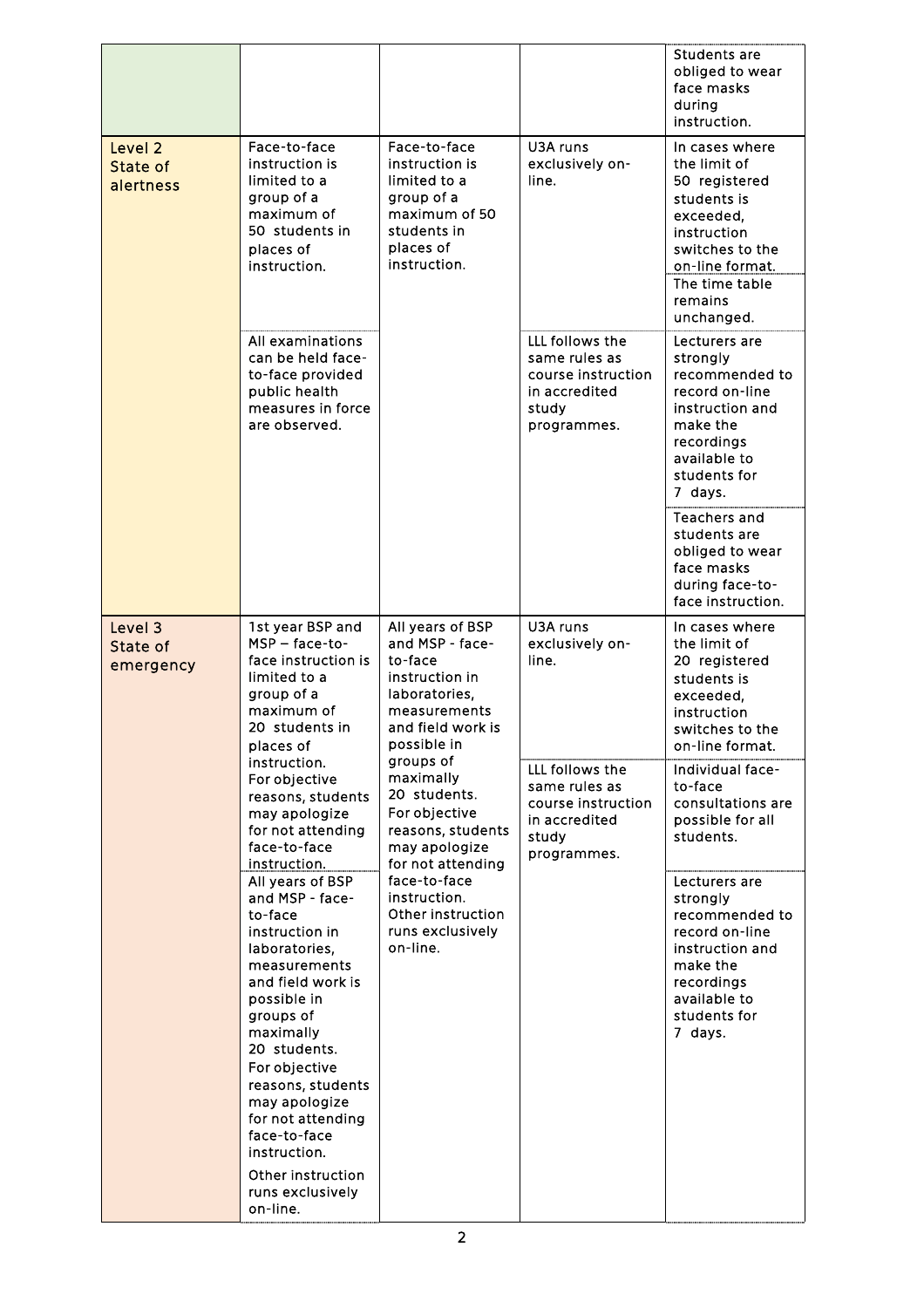|                                  | Face-to-face<br>examinations<br>allowed by the<br>Dean can be held,<br>the limit is 10<br>persons in places<br>of instruction.                                                                                                                                                                                                                                                                                                                                                                                                                                        |                                                                                                                                                                                                                                                                                                                                                         |                                                                                                                                         | The time table<br>remains<br>unchanged.<br><b>Teachers and</b><br>students are<br>obliged to wear<br>face masks<br>during face-to-<br>face instruction<br>and<br>consultations.                                                                                                                                                                                                                                                                                                                                                                                   |
|----------------------------------|-----------------------------------------------------------------------------------------------------------------------------------------------------------------------------------------------------------------------------------------------------------------------------------------------------------------------------------------------------------------------------------------------------------------------------------------------------------------------------------------------------------------------------------------------------------------------|---------------------------------------------------------------------------------------------------------------------------------------------------------------------------------------------------------------------------------------------------------------------------------------------------------------------------------------------------------|-----------------------------------------------------------------------------------------------------------------------------------------|-------------------------------------------------------------------------------------------------------------------------------------------------------------------------------------------------------------------------------------------------------------------------------------------------------------------------------------------------------------------------------------------------------------------------------------------------------------------------------------------------------------------------------------------------------------------|
| Level 4<br>Serious state         | All theoretical<br>instruction in all<br>years of study<br>runs exclusively<br>on-line.<br>Face-to-face<br>instruction in<br>laboratories,<br>measurements<br>and field work is<br>only possible for<br>last years of BSP<br>and MSP in<br>groups of<br>maximally 20<br>students.<br>For objective<br>reasons, students<br>may apologize<br>for not attending<br>face-to-face<br>instruction.<br>Other instruction<br>runs on-line.<br>Face-to-face<br>examinations<br>allowed by the<br>Dean can be held,<br>the limit is 10<br>persons in places<br>of instruction. | Face-to-face<br>instruction in<br>laboratories,<br>measurements<br>and field work is<br>only possible for<br>last years of BSP<br>and MSP in<br>groups of<br>maximally<br>20 students.<br>For objective<br>reasons, students<br>may apologize<br>for not attending<br>face-to-face<br>instruction.<br>Other instruction<br>runs exclusively<br>on-line. | U3A runs<br>exclusively on-<br>line.<br>LLL follows the<br>same rules as<br>course instruction<br>in accredited<br>study<br>programmes. | In cases where<br>the limit of<br>20 registered<br>students is<br>exceeded,<br>instruction<br>switches to the<br>on-line format.<br>Individual face-<br>to-face<br>consultations are<br>possible for all<br>students.<br>Lecturers are<br>strongly<br>recommended to<br>record on-line<br>instruction and<br>make the<br>recordings<br>available to<br>students for<br>7 days.<br>The time table<br>remains<br>unchanged.<br><b>Teachers and</b><br>students are<br>obliged to wear<br>face masks<br>during face-to-<br>face instruction<br>and<br>consultations. |
| Level 5<br><b>Critical state</b> | All instruction in<br>BSP, MSP runs<br>exclusively on-<br>line.                                                                                                                                                                                                                                                                                                                                                                                                                                                                                                       | All instruction in<br>BSP, MSP runs<br>exclusively on-<br>line.                                                                                                                                                                                                                                                                                         | U3A runs<br>exclusively on-<br>line.                                                                                                    | Individual face-<br>to-face<br>consultations are<br>allowed.                                                                                                                                                                                                                                                                                                                                                                                                                                                                                                      |
|                                  | Face-to-face<br>examinations<br>allowed by the<br>Dean can be held,<br>the limit is 10<br>persons in places                                                                                                                                                                                                                                                                                                                                                                                                                                                           |                                                                                                                                                                                                                                                                                                                                                         | LLL runs<br>exclusively on-<br>line.                                                                                                    | The time table<br>remains<br>unchanged.<br>Lecturers are<br>strongly<br>recommended to                                                                                                                                                                                                                                                                                                                                                                                                                                                                            |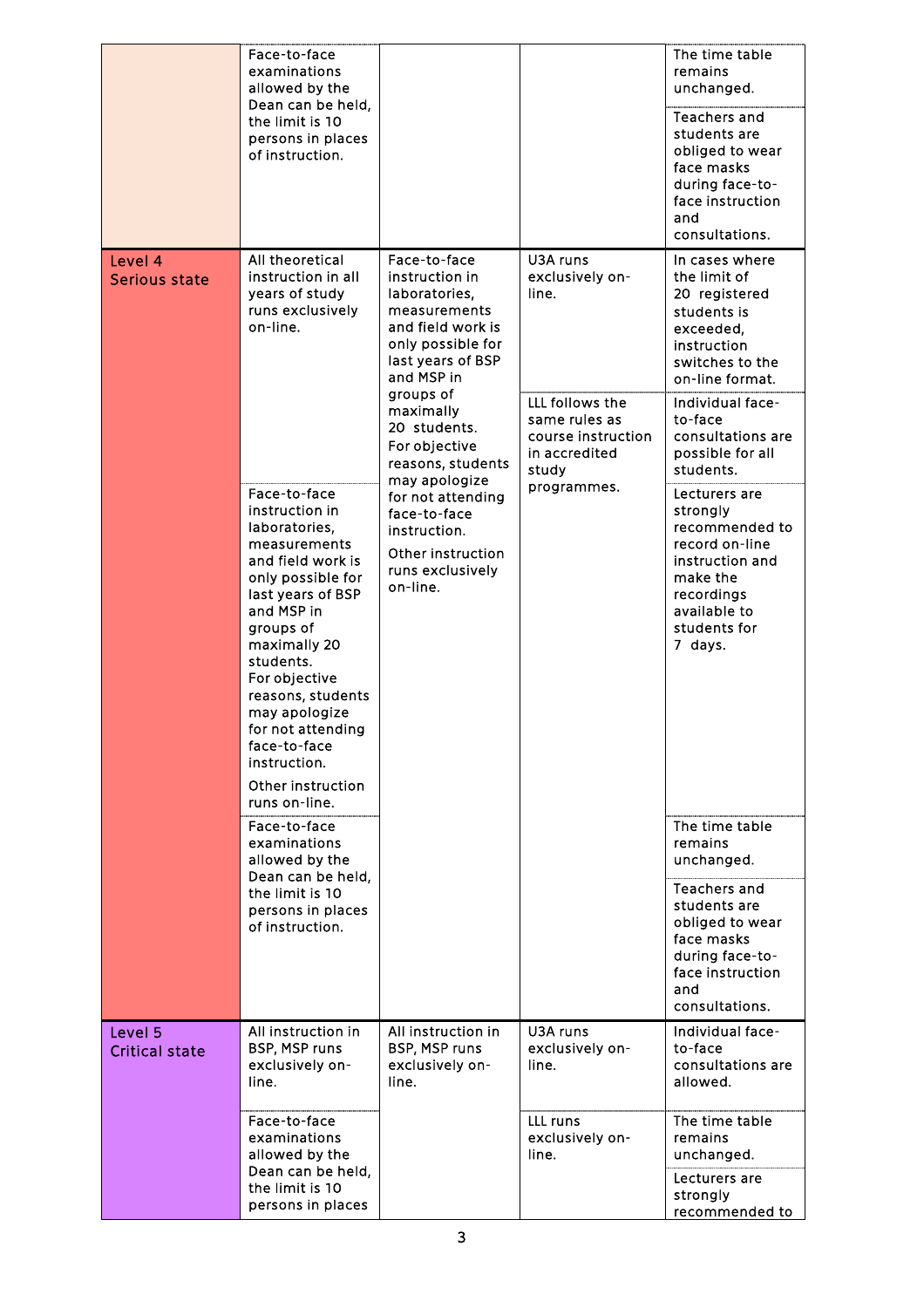| recordings   | of instruction. |
|--------------|-----------------|
| available to | record on-line  |
| students for | instruction and |
| days.        | make the        |

#### Notes:

On-line format = instruction runs in the time specified by the standard time table in the MS Teams application, it does not mean self-study. If teachers use courses in Moodle to explain the subject matter, the scheduled classes are used for consultations or potential additional explanation of the subject matter.

Non-contact instruction = instruction using any tools for distance learning.

BSP = Bachelor's study programmes

MSP = follow-up Master's study programmes

- 2. The fact whether practicable instruction will be running face-to-face in Levels 3 and 4 is at the discretion of the course guarantor or a teacher of the respective course authorized by him/her, who is obliged to inform all registered students, the Vice-Dean for Education, the study programme guarantor and the head of the institute by email without delay, including the details of how instruction in the respective course will be organized.
- 3. The Faculty Dean can modify the group of students attending face-to-face instruction. Contrary to the declared levels of alertness, the Dean can make this group smaller; the group cannot be extended unless this is allowed by regulations of a higher legal force.
- 4. The reasons considered as objective to justify absence from face-to-face instruction are:
	- student is under quarantine or is ill,
	- student belongs to the at-risk group (especially the seriously ill, persons with a weakened immune system, pregnant women).
	- student would endanger a close person belonging to the at-risk group (especially the elderly, seriously ill, chronically ill, persons with a weakened immune system, pregnant women, new-born babies and infants living in the same household with the student).
	- student is staying outside the Czech Republic. This does not apply to the countries sharing a border with the Czech Republic which allow crossing the border for study purposes.
	- other specific cases evaluated as relevant by the Vice-Dean for Education.

The student sends the letter of apology for not attending face-to-face instruction electronically to the respective [Student Administration officer](https://www.fsv.cvut.cz/hlavni/educat/referentky.php)  (Application – general form [DOC](https://www.fsv.cvut.cz/en/hlavni/educat/ozadosta.doc) ; [PDF\)](https://www.fsv.cvut.cz/en/hlavni/educat/ozadosta.pdf)

The apology must include documented reasons:

- If a student refers to medical reasons (their own or close person's), a medical statement must be attached.
- If the reason is a problematic trip to the Czech Republic, the student must document that they are currently outside the Czech Republic – this can be done by an affidavit with an authenticated signature.

The acknowledgement of the apology for not attending face-to-face instruction is at the discretion of the Vice-Dean for Education, the Student Administration officer informs the student and respective teachers by email.

- 5. If face-to-face instruction is absolutely necessary for a successful completion of a course and a student cannot complete it for objective reasons, the teacher will consult the course completion procedure by the student with the Vice-Dean for Education.
- 6. If the level of alertness is increased, the modification of the mode of instruction applies immediately, i.e. from the date of announcing the higher-risk level of alertness.

E.g. Level 4 of alertness applies on Monday 22.2., and Level 5 of alertness will be announced starting from Wednesday 24. 2., instruction will switch to the mode corresponding to Level 5 of alertness starting from Wednesday 24.2.

7. If the level of alertness is decreased, the modification of the mode of instruction will apply from the Monday of the following week.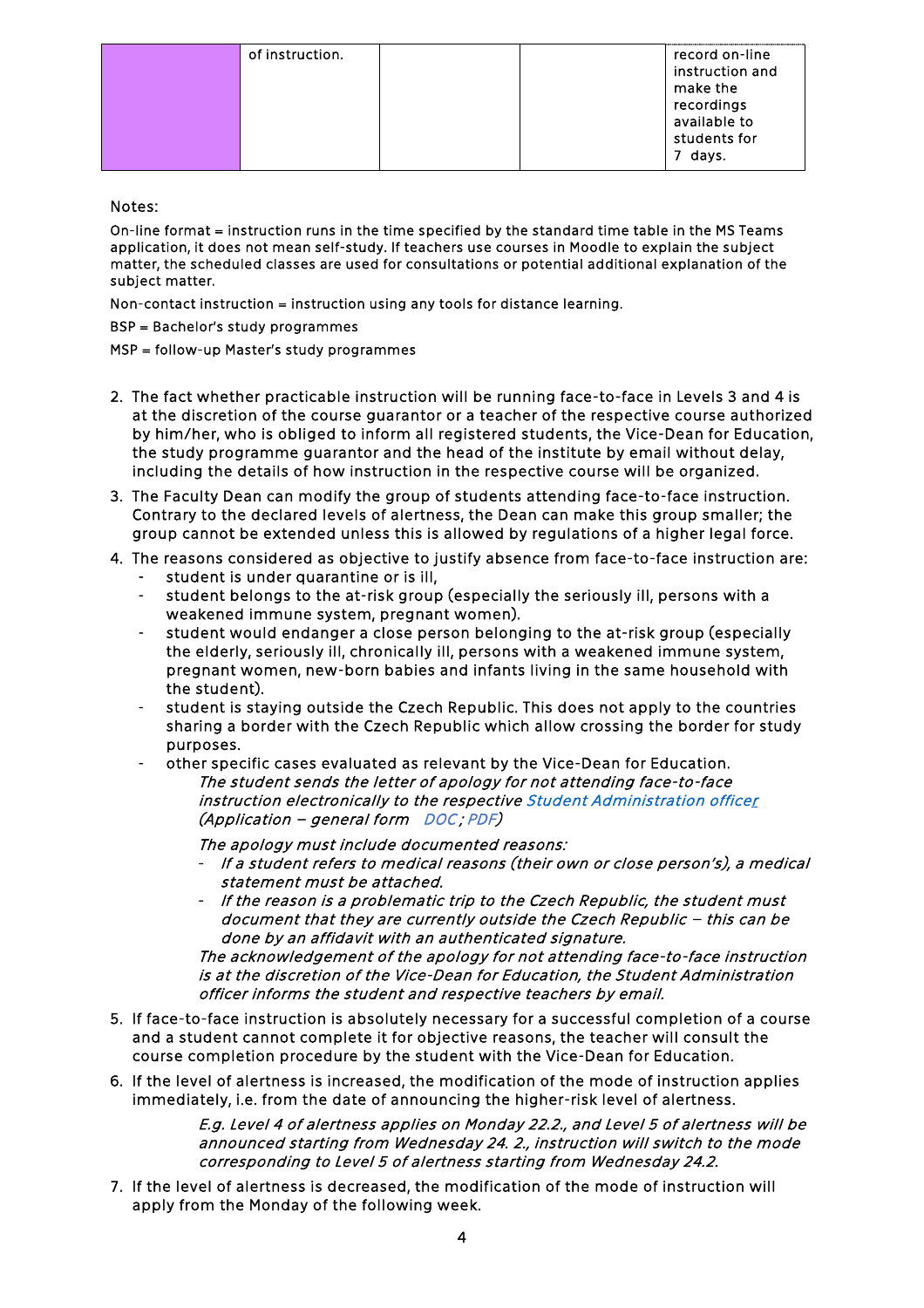E.g. Level 5 of alertness applies on Sunday 21.2., and Level 4 of alertness will be announced starting from Monday 22.2., instruction switches to a partially faceto-face format corresponding to Level 4 of alertness starting from the following Monday, i.e. 1. 3.

8. The up-to-date list of limitations in instruction is published on the [FCE website.](https://www.fsv.cvut.cz/en/hlavni/vir.php)

## Article 3

Measures for ensuring continuous running of instruction at FCE in the spring semester of the 2020/2021 academic year

1. Pursuant to the [Dean's Directive No. 1/2020 for the Implementation of Bachelor and](https://www.fsv.cvut.cz/en/legislat/smde0120e.php)  [Master Degree Study Programmes at the Faculty of Civil Engineering CTU in Prague,](https://www.fsv.cvut.cz/en/legislat/smde0120e.php)  Article 1 Para. 5, the Heads of individual Departments will ensure the publication of basic study materials for each compulsory and compulsory elective course, accessible in the digital format solely to the Faculty students and staff. These materials can contain links to publicly accessible sources (e.g. instructional videos or on-line publications).

Pursuant to the Rector's Order, the following tools are exclusively used throughout CTU:

- Communication by e-mail at addresses listed in the CTU Usermap as priority ones,
- MS Teams (used primarily for video instruction),
- Moodle (serves primarily for filing documentation and materials related to individual courses).

To create a course in Moodle, contact Ing. Petr Soukup, Ph.D.

Teams in the MS‐Teams programme can be automatically created in the "84010 form – Rules for Creating Teams in MS Teams" in IS KOS, accessible to departmental schedulers and KOS administrators. The form allows setting up and changing - in the course of instruction - the running of a one-time or regular synchronization of teachers and/or students according to their current registration status in KOS. After the validity of the requirement in the form expires, the Team will be deleted.

The instruction Team name format in MS‐Teams will be e.g. Predmet‐B202‐519U3B‐C102.

If none of the above rules can be applied (e.g. in Studio type courses), the creation and filling of a Team is at the discretion of the Head of Studio or the course guarantor.

It is recommended to label the Team using the same logic as in other courses, e.g. PredmetB202AtelierHead'ssurname.

The Head of Department is responsible for the organization of creating Teams for courses guaranteed by the respective department. Teams are created by persons with the role of departmental scheduler and departmental officer. The rules for creating a Team for individual courses are laid out by course guarantors following instructions of the Head of Department or a person authorized by him/her. Course guarantors are MS‐Teams course administrators. The course guarantors consider the deletion of the Teams for courses from previous semesters if this is possible and desirable. When there is a requirement for the creation of a new Team, the teachers will wait until the Team has been created and will not create it on their own.

CTU ITC (VIC) will do automatic updates of participants in individual Teams during the semester with an interval of minimally 1x a week according to the parameters agreed for the whole CTU.

The MS Teams support officer at FCE is Ing. Zbyněk Škoda [\(zbynek.skoda@fsv.cvut.cz\)](mailto:zbynek.skoda@fsv.cvut.cz)

In addition, the Heads of Departments will ensure the update of data related to points af listed in the Directive in Article 1 Para. 5 for on-line instruction. These are, in particular, changed conditions for a continuous review of study, requirements for the examination and conditions for granting credits with respect to on-line instruction.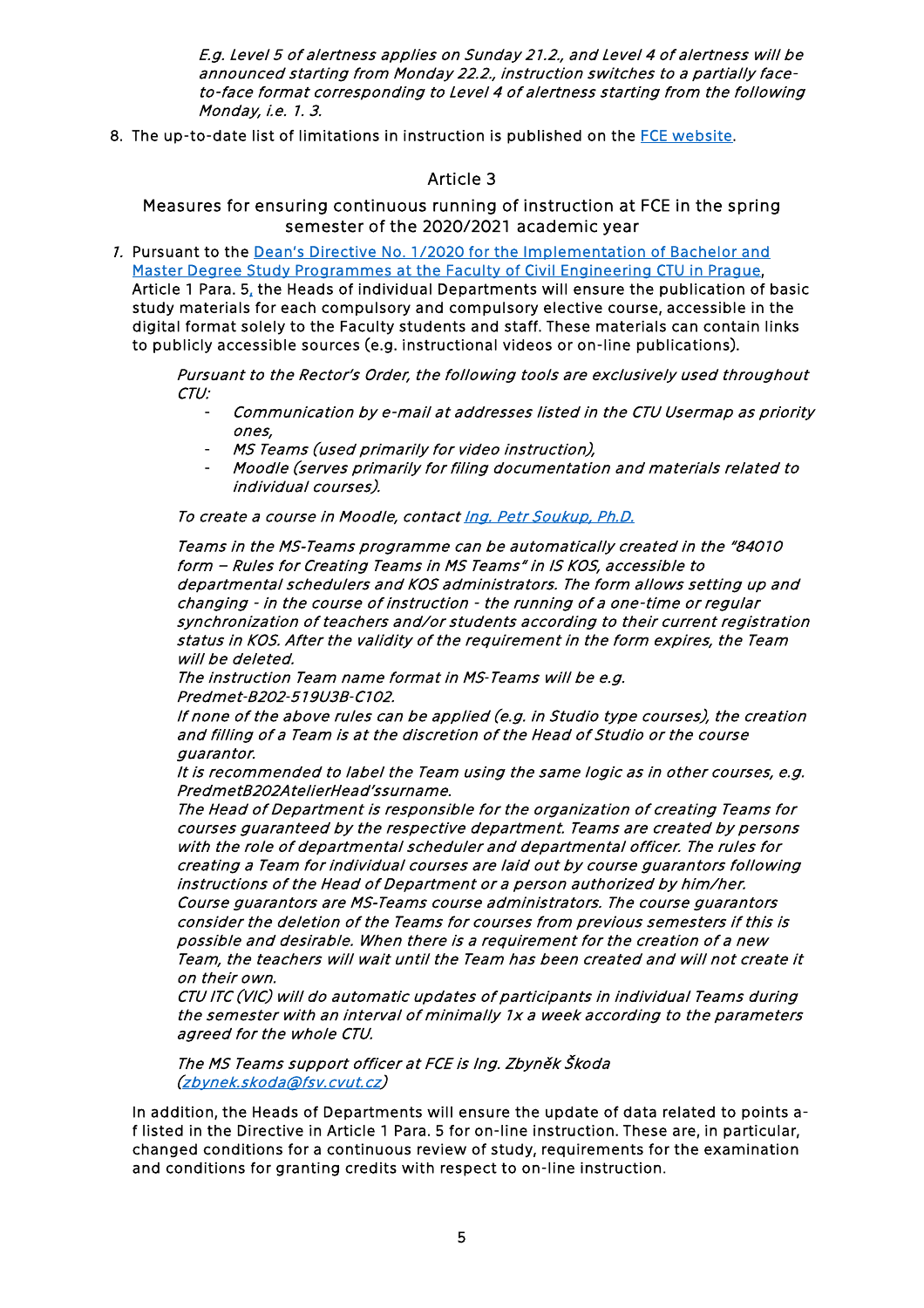It is recommended to publish all these data (a-f) on the department website in two versions: for face-to-face instruction and for on-line instruction (if the procedure differs).

- 2. In each compulsory and compulsory elective course, the students are informed by their teachers about the method of instruction in the respective course in the case of on-line instruction and about the teacher's communication method with the students. The first piece of information on on-line instruction in the specific course is sent to the students
	- by the teacher by e-mail from IS KOS, the e-mail subject must include the course code. It is recommended to publish this information on the department website in the section of information on individual courses.
- 3. In the case face-to-face instruction is limited, distance learning tools (on-line instruction) will be used for compulsory and compulsory elective courses without delay. For rules and recommendations for on-line instruction at FCE see [https://www.fsv.cvut.cz/aktual/vir/2020\\_on-line\\_pravidla\\_doporuceni.pdf](https://www.fsv.cvut.cz/aktual/vir/2020_on-line_pravidla_doporuceni.pdf)
- 4. If a student is unable to fulfil their study duties for objective reasons, they shall resolve their situation with the Dean via the Student Administration without delay.
- 5. The times of the standard scheduling of courses will be followed in real-time instruction using the audio or video connection. Any potential change in on-line instruction must be agreed between the teacher and all students so that it does not disrupt instruction in another course.
- 6. Even during the time of limited face-to-face instruction, students must be able to make an appointment for an individual on-line or face-to-face consultation with their teacher.
- 7. Instruction in the spring semester will be started fully on-line, in a mode applicable for Level 5 of alertness, even in the case that a lower level of alertness is declared by the Government starting from 15. 2.
- 8. The assignment of the final graduation thesis (Bachelor's or Master's) will be sent to students electronically by the supervisor no later than by the end of the first week in the semester. The student signs the assignment and immediately sends it back by e-mail to the supervisor, who prints the assignment, signs it and hands it over to the Head of Department for signature.

Two copies of this document are made. The original assignment will be returned to the supervisor, who hands it over to the student (only electronic format can be used) no later than by the end of the second week of instruction in the semester. One copy of the assignment is filed at the department where the final graduation thesis is conducted, and the second copy of the assignment is filed at the Student Administration where it is handed over by the respective department no later than by the end of the second week of instruction in the semester.

If the student registers for the final graduation thesis only in the first two weeks of the semester, the deadlines for the final graduation thesis assignment are adequately shifted with respect to the date of registration for the course.

- 9. The planning and running of the examination session are at the discretion of the Faculty Management. Booking rooms for face-to-face examinations will not start before 29. 3. No later than by 3. 5., the examiners must publish the examination dates in IS KOS and inform the students about the examination method (face-to-face/distance) in the respective course.
- 10. In courses where instruction cannot be fully replaced by the distance format (laboratories, measurements, field work), the instruction can also run in the face-to-face block format at the moment when the current level of alertness allows it. The face-toface block format must not collide with another instruction format scheduled in the time table. The implementation of face-to-face block instruction is at the discretion of the course guarantor in coordination with the study programme guarantor and the Head of the respective Department responsible for administering the instruction.
- 11. The basic communication of the Faculty Management with the students and teachers is via the e-mail addresses listed in the CTU Usermap. The Faculty academic community is obliged to check their e-mail accounts on a regular basis and follow the Faculty Management instructions received by e-mail.

Bulk e-mails related to instruction can be sent by the Faculty Dean, prof. Jiří Máca, the Vice-Dean for Education, prof. Zuzana Pešková, the Head of Student Administration, Ing. Ditta Saláková or Student Administration officers, or via FCE ITC staff, Dr. Vladimír Hora or Ing. Zora Záleská.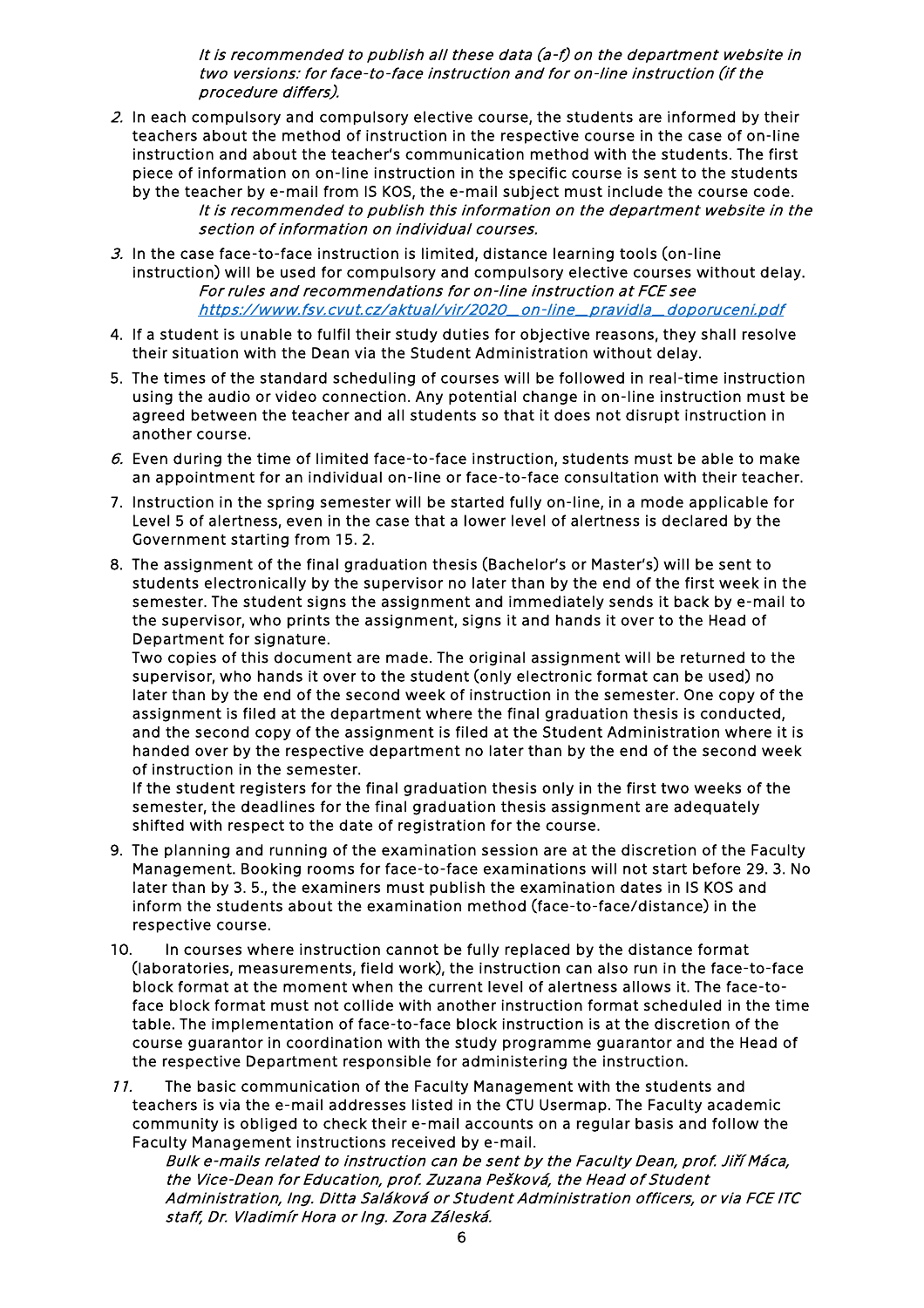#### Article 4

Limited presence of academic community members in instruction

- 1. If the personal presence of a student in instruction is not possible for the reason of the coronavirus disease and the student's state of health does not allow them to devote themselves to studies, the student may ask the teacher for individual distance instruction in the self-study format.
- 2. In the case that a larger group of students (e.g. a whole study group), or a prevailing part of students in the same year of study is under mandatory quarantine, the teachers switch from practicable face-to-face instruction in compulsory and compulsory elective courses to on-line instruction in the respective group or the whole year of study.
- 3. In the case that a teacher is unable to participate personally in practicable face-to-face instruction (mandatory quarantine, illness or belonging to at-risk group), the course guarantor, in coordination with the Head of Department and the study programme guarantor, will decide without delay if the instruction will switch to the on-line format or if a substitute teacher will be appointed to take over the instruction.
- 4. In the case that a teacher is unable to manage even distance instruction due to illness, the teacher reports this fact without delay to the course guarantor and the Head of Department, who will see to it that the instruction is taken over by another teacher.
- 5. The students or teachers who have been infected with the coronavirus or are put under mandatory quarantine are obliged to report this fact without delay by email at eva.steffelova@fsv.cvut.cz.

The students are obliged to supply further supplementary information:

a) names of other persons from CTU they have met,

b) names of the faculties where their contacts are studying,

c) in the case of dormitory accommodation, their dormitory name, block, room

d) potential requirements for obtaining quarantine accommodation (applies also to students who are currently not staying at a dormitory).

If a student applies for any relief from study in connection with mandatory quarantine or coronavirus disease, they apply exclusively to the Faculty Student Administration. The respective Student Administration officer will successively contact the teachers of relevant courses by e-mail.

Students under quarantine are excused for their absence in face-to-face instruction during the quarantine period. The student is obliged to prove the imposed quarantine by sending the public health quarantine order or the attending physician's statement to their Student Administration officer without delay. The Student Administration officer will immediately notify all relevant teachers of this fact.

The absence during the quarantine period or documented coronavirus disease is not included in the number of allowed absences in the respective course; students will be allowed distance study or provided materials for self-study to the maximum extent. The deadlines for completing the respective course may also be potentially postponed.

Example: 2 allowed absences are set by the Head of Department – see SER Art. 7 Para. 5. If quarantine related measures (10 days) result in absences from two practical classes, this non-participation is not counted and the student can be absent from another 2 classes.

The staff are obliged to:

a) report this fact to their superior as well,

b) supply the names of other persons at CTU they have met.

Failing to comply with reporting obligations may lead to initiating disciplinary proceedings with students, and staff offences may be resolved by the application of labour legislation.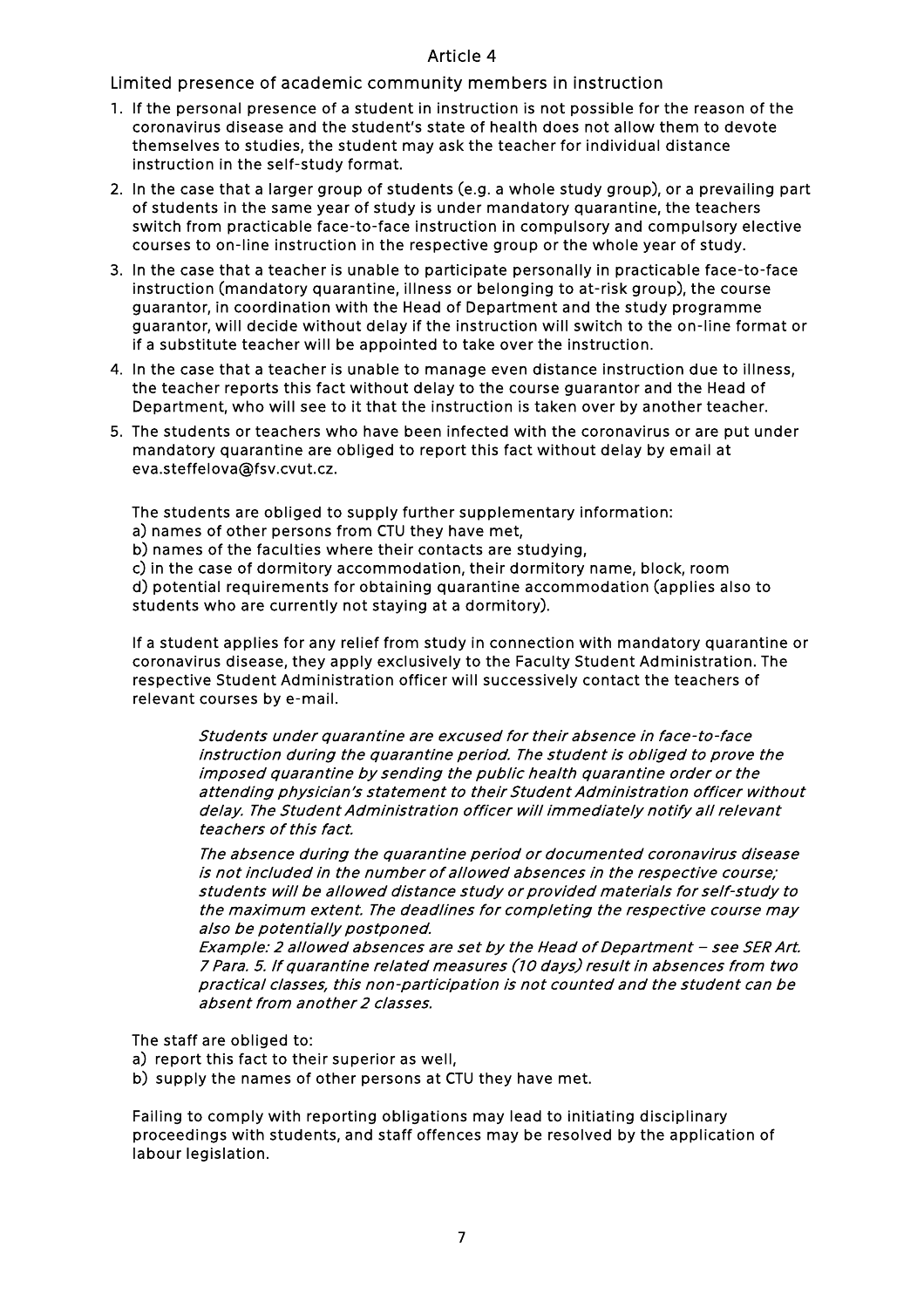## Article 5

## Study abroad

- 1. Students studying abroad are recommended to:
	- take out an insurance policy in case of coronavirus infection,
	- always have adequate financial resources available to allow their potential fast return home,
	- ensure medical care as a prevention.

The above recommendation applies to both the students who are not Czech citizens and study at the Faculty of Civil Engineering CTU in Prague and the students who are Czech citizens and have left for a study stay abroad.

- 2. If a student who is not a Czech citizen leaves the Czech Republic in the time of limited face-to-face instruction, they are still obliged to participate in on-line instruction from abroad.
- 3. If a student who has left for a study stay abroad must return back to the Czech Republic in connection with the coronavirus pandemic and the foreign university does not allow them to complete the semester in the distance format, they can continue their study in their study programme based on an application to the Dean submitted via the Student Administration and additionally register for courses in their study plan after the expiry of the second week of instruction at FCE.

### Article 6

### Courses that could not be completed by the end of the winter semester of the 2020/2021 academic year

1. In courses where distance instruction could not be fully practised (laboratories, measurements, field work) and face-to-face block instruction could not be implemented due to the epidemiological situation, this instruction will be completed in the block format by the end of the spring semester of the 2020/2021 academic year, or the teachers will specify another (alternative) method of completing the course. Face-to-face block instruction must not collide with another type of instruction scheduled in the time table.

The implementation of face-to-face block instruction is at the discretion of the course guarantor in coordination with the study programme guarantor and the Head of the respective Department responsible for administering the instruction.

2. If a student could not participate in an examination (face-to-face/distance) during the examination session of the winter semester of the 2020/2021 academic year for the reason of coronavirus infection or mandatory quarantine and documented this fact to the Student Administration during the winter semester examination session (i.e. by 15. 2. 2021), they will be allowed to sit for the examination during the spring semester. The examination date is set by the teacher by mutual agreement with the student. The teacher is notified of a justified right to examination by e-mail sent by the respective Student Administration officer.

The student will be allowed one regular examination date (unless the student has already used it during the regular examination session) and one retake date (unless the student has already used it during the regular examination session). The possibility of using the second retake date must be applied for by the student via the Faculty Student Administration.

Permitting a student to sit for an examination in the spring semester of the 2020/2021 academic year due to mandatory quarantine during the winter semester examination session of the 2020/2021 academic year is only relevant for the face-to-face examination method.

#### Example 1:

A student did not use any examination date during the examination session and was infected with coronavirus, which was properly documented by the student to the Student Administration by 15. 2. 2021. During the spring semester, the student will be allowed to use the first date for taking the examination, if they fail, they will be examined once more using the second (first retake) date. The possibility of using the second retake date must be applied for by the student via the Faculty Student Administration.